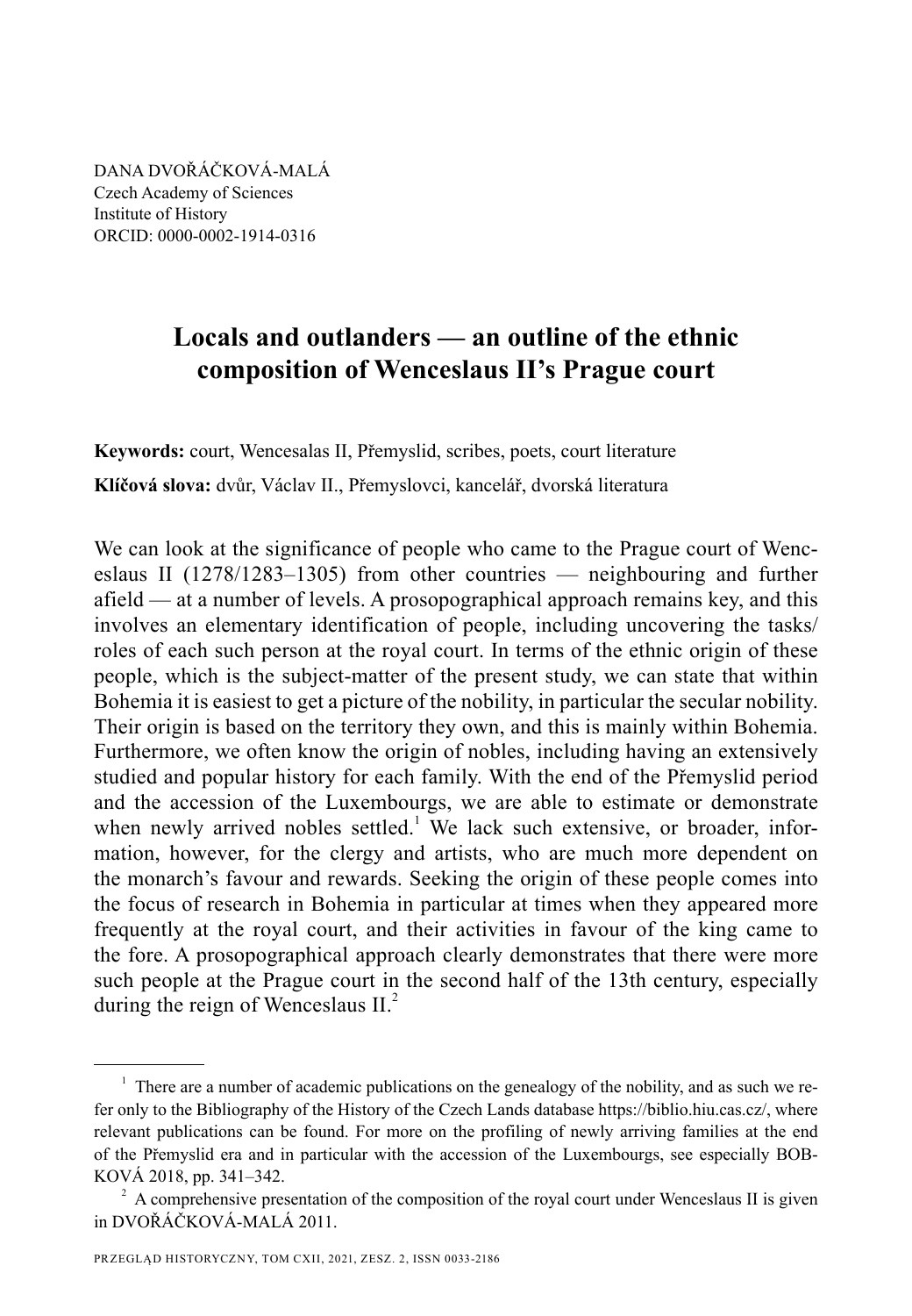The first group shown to be substantially involved in services to the king was the diverse and growing group of clerics. They were active either in the royal chancellery,<sup>3</sup> or as advisors to the ruler without office or services.<sup>4</sup> We are also able to estimate the origin of some of them by name and nobiliary particle, even where sources do not explicitly mention that origin. For the chancellery, we can also make use of a detailed palaeographic analysis of written material, specifically the activities of the chancellery during Wenceslaus II's reign, produced by historian Dalibor Havel.<sup>5</sup> Havel has demonstrated a significant number of active scribes who wrote royal documents, and we know the names of some of these scribes directly. Thus we base our presentation of the staff in Wenceslaus's chancellery mainly on Havel's findings.<sup>6</sup> In terms of palaeographic differentiation, scribes were marked by the letter V, along with a number and name, if it was known. We can now use these names to estimate the ethnic origin of these scribes, since only rarely are more detailed biographical data available:

# **Number — name — period worked — estimate of origin**

- V3 (Jindřich, parson of Gars<sup>7</sup>) 1283–1291, active 8 years origin evidently Austrian
- V4 (Velislav<sup>8</sup>) 1283–1289, active 6 years origin evidently Bohemian
- V6 1284–1286, active 2 years
- V7 1288–1293, active 5 years
- V11 1298 to 20 June 1305, active 7 years (also active in 1309)
- V12 (evidently Jan of Sadská<sup>9</sup>) 1286–1288, active 2 years origin evidently Bohemian
- V15 1291–1297, active 6 years (poss. 8 years)

<sup>&</sup>lt;sup>3</sup> For research on the chancellery, see: EMLER 1879; POJSL, ŘEHOLKA, SULITKOVÁ 1974, pp. 261–365; following on from their work is: HAVEL 2000, pp. 71–130; HAVEL 2001, pp. 37–65; also DVOŘÁČKOVÁ-MALÁ 2011, pp. 46–49.

<sup>4</sup> At the royal chancellery we come across clerics in positions of *notarius* or *scriba*. When it comes to identifying foreigners, in the  $13<sup>th</sup>$  century these were generally German speakers, from German or Austrian regions; see below in the following part of the study.

<sup>&</sup>lt;sup>5</sup> Havel is also one of the editors of the full-text edition of the so-called Ćeský diplomatář, see: HAVEL 2000, pp. 71–130; HAVEL 2001, pp. 37–65; HAVEL 2008; HAVEL 2011; DVOŘÁČKOVÁ-MALÁ 2011, pp. 46–49; also POJSL, ŘEHOLKA, SULITKOVÁ 1974, pp. 261–365.

<sup>&</sup>lt;sup>6</sup> The full chancellery staff (also based on Dalibor Havel's work with regard to scribes) is presented in DVOŘÁČKOVÁ-MALÁ 2011, pp. 46–49, chapter *Královská kancelář*.

<sup>&</sup>lt;sup>7</sup> For more on the contested figure of Jindřich, see e.g. HAVEL 2000, pp. 78–81; also see: DUŠKOVÁ 1960, pp. 59–74; PSÍK 2008 and DIENTSBIER 2010; DVOŘÁČKOVÁ-MALÁ 2011, pp. 79–80.

<sup>8</sup> HAVEL 2000, pp. 81–83; EMLER 1882, no. 1300; POJSL, ŘEHOLKA, SULITKOVÁ 1974, pp. 320; DVOŘÁČKOVÁ-MALÁ 2011, pp. 80–83.

<sup>9</sup> HAVEL 2000, pp. 87–89; also: POJSL, ŘEHOLKA, SULITKOVÁ 1974, pp. 325–327; DVOŘÁČKOVÁ-MALÁ 2011, pp. 80–83.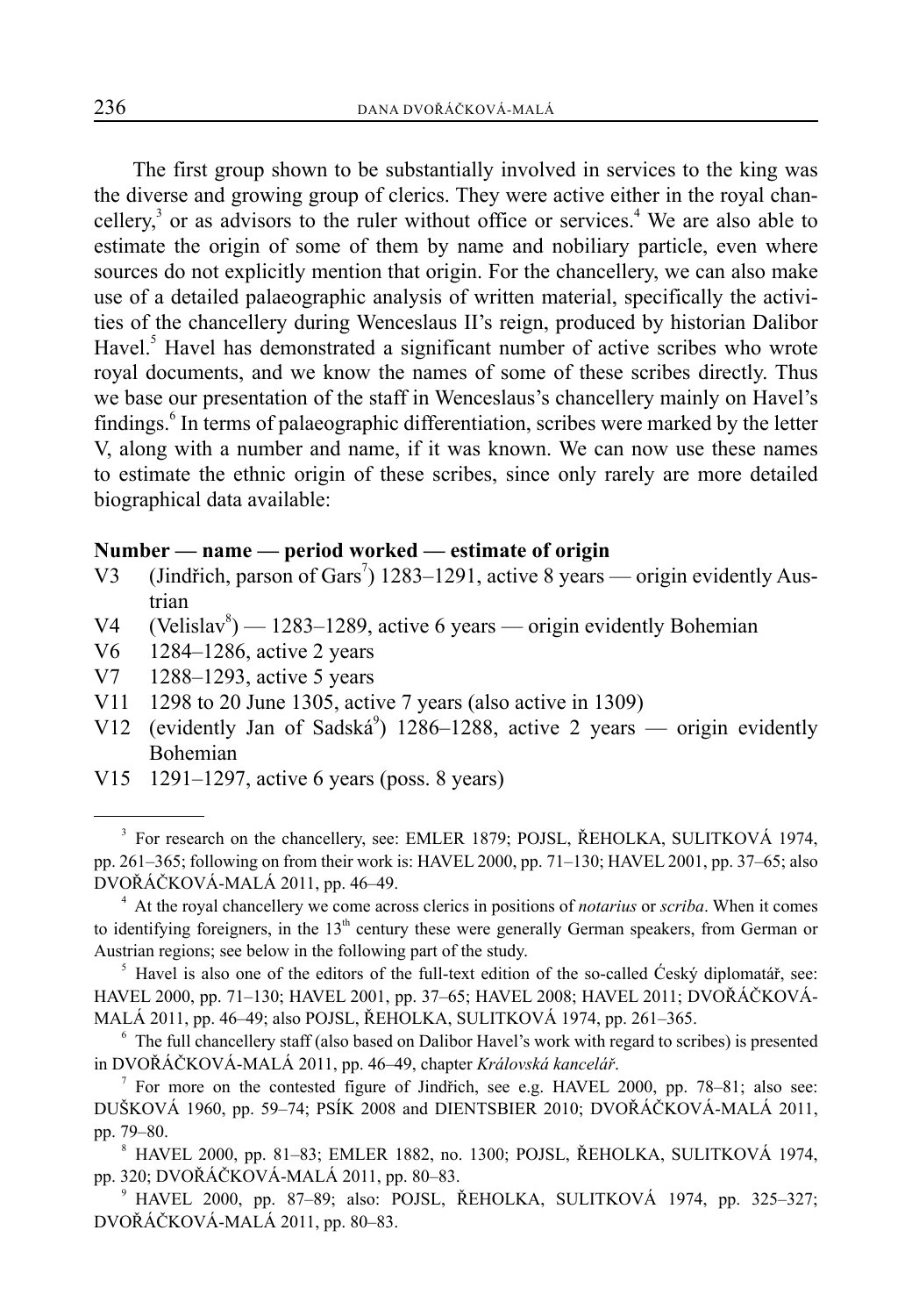- V14 (Master Šimon<sup>10</sup>) 1288–1291, active 3 years origin evidently Bohemian
- V16 (Petr Angeli<sup>11</sup>) 1291–1305, active 14 years origin evidently German
- V18 (close to style of Petr Angeli) 1291–1295, active 4 years
- V29 (worked in Saxony too?) 1299–1303, active 4 years
- V41 (royal chancellery scribe) 1304–1305, active 1 year

Although this summary of individual chancellery members provides names for only a few scribes, we see that the numbers of Czechs and individuals from Austrian or German areas were roughly equal — the overall number can be divided into more or less two halves. As already indicated, this is a key phenomenon, since under Wenceslaus II's rule there really was an increase in the number of people from abroad undertaking service in the royal court chancellery.<sup>12</sup> This is particularly evident when compared with the court of Wenceslaus' father, Ottokar II of Bohemia, during whose reign this proportion remained in favour of ethnically Bohemian, or Old Bohemian names.<sup>13</sup> A list of Ottokar II chaplains, for example, of whom 28 can be found, contains just one name, Wernhard, which would suggest German origin.<sup>14</sup>

In addition to the scribes employed in the chancellery under Wenceslaus II, the engagement of unattached clerics from abroad also showed an upward trend. These generally acted as advisors, chaplains and diplomats. There was just one exception, a man who became the chancellor of the royal chancellery. There is an upward trend of these clergymen shown for the years 1290–1305, which was also a period when Wenceslaus II literally got rid of the influential noble of his father's time, Záviš of Falkenstein, as well as a group of supporters of his entire family, the Vitkovci clan.<sup>15</sup> He subsequently surrounded himself with knowledgeable advisors:

Wenceslaus II advisor — *Bernard of Kamenz*,<sup>16</sup> Bishop of Meissen — German origin

<sup>10</sup> HAVEL 2000, pp. 90–91; DVOŘÁČKOVÁ-MALÁ 2011, pp. 80–83.

<sup>&</sup>lt;sup>11</sup> HAVEL 2000, s. 97–98; HAVEL 2008, here pp. 121–131 and POJSL, ŘEHOLKA, SULITKOVÁ 1974, pp. 261–365; POJSL, ŘEHOLKA, SULITKOVÁ 1974, pp. 231–260; DVOŘÁČKOVÁ-MALÁ 2011, pp. 80–83.

 $12 \text{ See, e.g. BLÁHOVÁ 2008, pp. 387–399; or overall see DVOŘÁČKOVÁ-MALÁ 2011, pp. 46–12010, pp. 46–12010, pp. 46–12010, pp. 46–12010, pp. 46–12010, pp. 46–12010, pp. 46–12010, pp. 46–12010, pp. 46–12010, pp. 46–12010, pp. 46–12010, pp. 46–12010, pp. 46–12010, pp. 46–12010,$ 49 and 71–92.

<sup>&</sup>lt;sup>13</sup> See DVOŘÁČKOVÁ-MALÁ 2011, pp. 71–74 for Ottokar II and pp. 75–92 for Wenceslaus II.

<sup>&</sup>lt;sup>14</sup> For more on Wernhard, see DVOŘÁČKOVÁ-MALÁ 2011, pp. 71–75, especially 74–75.

<sup>&</sup>lt;sup>15</sup> For a comprehensive perspective on the role of Záviš of Falkenstein (who was first lover and later husband of Wenceslaus's mother, Queen Dowager Kunigunda of Halych) and the Vítkovci family in the Přemyslid royal family (including Záviš's death), see DVOŘÁČKOVÁ-MALÁ 2011, pp. 98–100, 105–112 and according to index. Among later publications, see, e.g.: CHARVÁTOVÁ 2007; JAN 2015; ŽEMLIČKA 2017.

<sup>16</sup> ŠUSTA 1935, p. 368; also DVOŘÁČKOVÁ-MALÁ 2006a, pp. 107–121; DVOŘÁČKOVÁ-MALÁ 2011, pp. 90–91.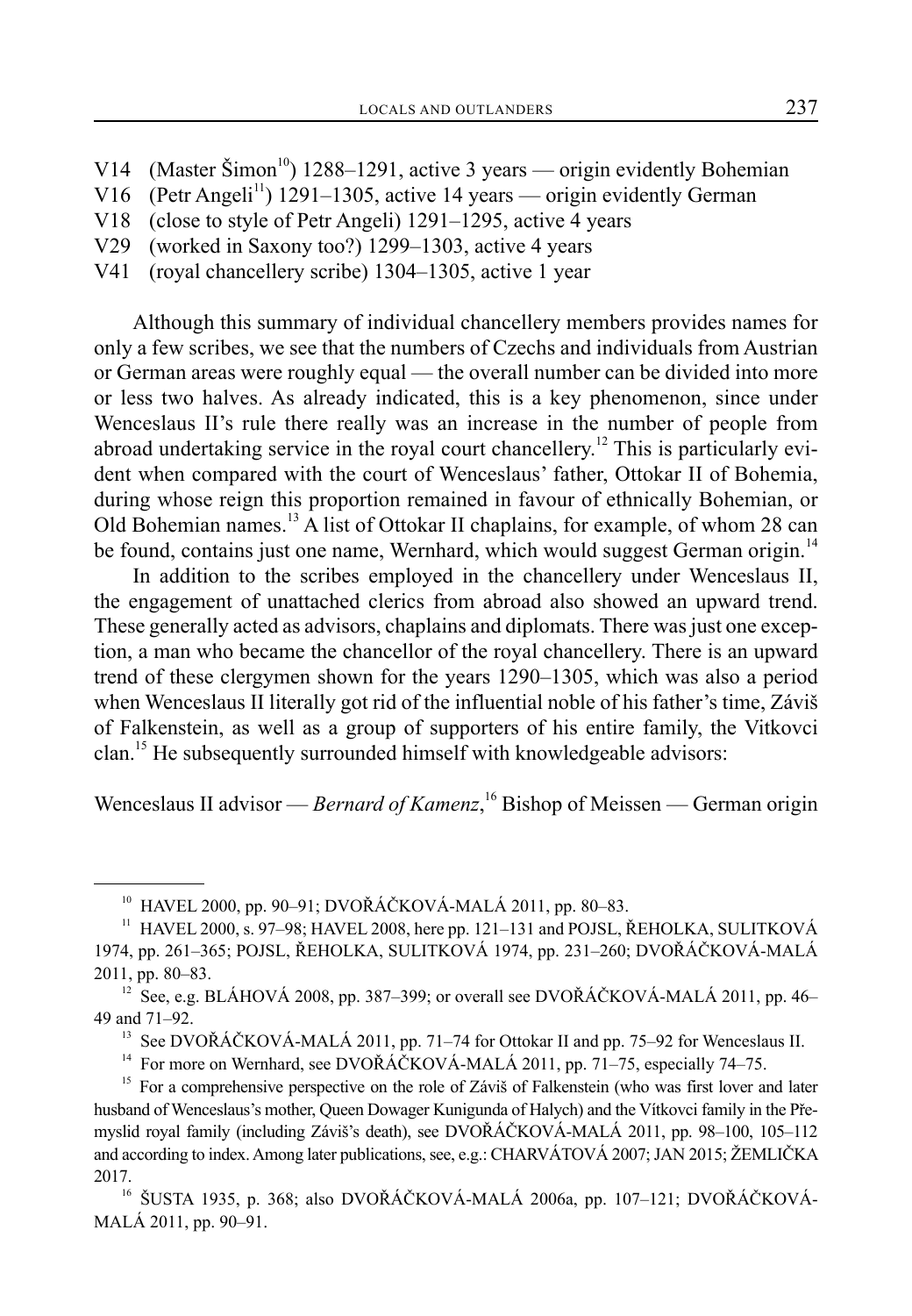Wenceslaus II advisor — *Arnold of Bamberg*, 17 bishop — German origin Advisor, Cistercian abbot from Waldsassen *Dětřich*<sup>18</sup> — German origin

- Advisor and godfather to most of the royal children *Heidenreich*, 19 Cistercian abbot from Sedlec — German origin
- Advisor, Cistercian abbot from Zbraslav *Konrád*<sup>20</sup> German origin
- Chancellor *Petr of Aspelt*,<sup>21</sup> doctor, advisor, Wenceslaus II diplomat (1297–1305) German origin
- Envoy for Wenceslaus II *Gotfried*<sup>22</sup> (1302 travelled to England, to King Edward I's court) — German origin
- Envoy for Wenceslaus II to the Papal Curia *Alexius*<sup>23</sup> German origin
- Confessor to King *Hermann*,<sup>24</sup> member of Teutonic Order German origin
- Advisor to Wenceslas II *Master Gocio of Orvieto* 25 lawyer of Italian origin
- Chaplain to King Wenceslaus II, doctor of law and Prague canon *Jan of Ostrov*, 26 Bishop of Brixen — origin inferred as Ostrov nad Ohří, ethnically, however, probably German
- Astrologist *Alvaro of Oviedo*,<sup>27</sup> 1290–1297 (up to 1311) also attended Prague court probably Spanish region

Thus amongst advisors, chaplains and chancellors, we see practically only people of German origin. However, another two people of Czech origin also partially belong to this table. The first of these is Bishop of Prague, Tobiáš of Benešov, member of the Bohemian nobility, who was supportive of the king from the beginning of his rule. The other was Jan Přemyslovec, chancellor (1290–1296) and the king's step-brother.<sup>28</sup>

<sup>23</sup> DVOŘÁČKOVÁ-MALÁ 2011, pp. 71–92.

 $17$  DVOŘÁČKOVÁ-MALÁ 2011, pp. 90–92.

<sup>18</sup> CHARVÁTOVÁ 2008a, pp. 327–346; DVOŘÁČKOVÁ-MALÁ 2011, pp. 87–89.

<sup>19</sup> HYNKOVÁ 1998, pp. 99–155; CHARVÁTOVÁ 2008a, pp. 327–346; CHARVÁTOVÁ 2008b, pp. 71–89; DVOŘÁČKOVÁ-MALÁ 2011, pp. 87–88.

<sup>20</sup> CHARVÁTOVÁ 2008a, pp. 327–346; DVOŘÁČKOVÁ-MALÁ 2011, pp. 87–88.

<sup>&</sup>lt;sup>21</sup> See in particular DVOŘÁČKOVÁ-MALÁ 2006b, pp. 27–35; DVOŘÁČKOVÁ-MALÁ 2011, pp. 46–47 and 82–85; for Petr's work at Wenceslaus II's court: POJSL, ŘEHOLKA, SULITKOVÁ 1974, pp. 320, 332; also: HLEDÍKOVÁ 2001, pp. 74–89; KIRT 2009, pp. 445–460; KIRT 2013.

 $22$  DVOŘÁČKOVÁ-MALÁ 2011, pp. 71–92

<sup>&</sup>lt;sup>24</sup> See: JAN 1998, pp. 134–148; DVOŘÁČKOVÁ-MALÁ 2011, pp. 71–92.

<sup>&</sup>lt;sup>25</sup> DVOŘÁČKOVÁ-MALÁ 2011, pp. 91–92; also see: CHARVÁTOVÁ 2007; JAN 2015; ŽEM-LIČKA 2017.

<sup>&</sup>lt;sup>26</sup> DVOŘÁČKOVÁ-MALÁ 2011, p. 91; for more see CHARVÁTOVÁ 2019, pp. 123–143 (on the issue of origin p. 124ff.).

<sup>&</sup>lt;sup>27</sup> DVOŘÁČKOVÁ-MALÁ 2011, pp. 91–92; BLÁHOVÁ 2001, pp. 21–28; also: BLÁHOVÁ 2010, pp. 320–324; MENTGEN 2005.

<sup>&</sup>lt;sup>28</sup> CHARVÁTOVÁ 2019, pp. 123–143.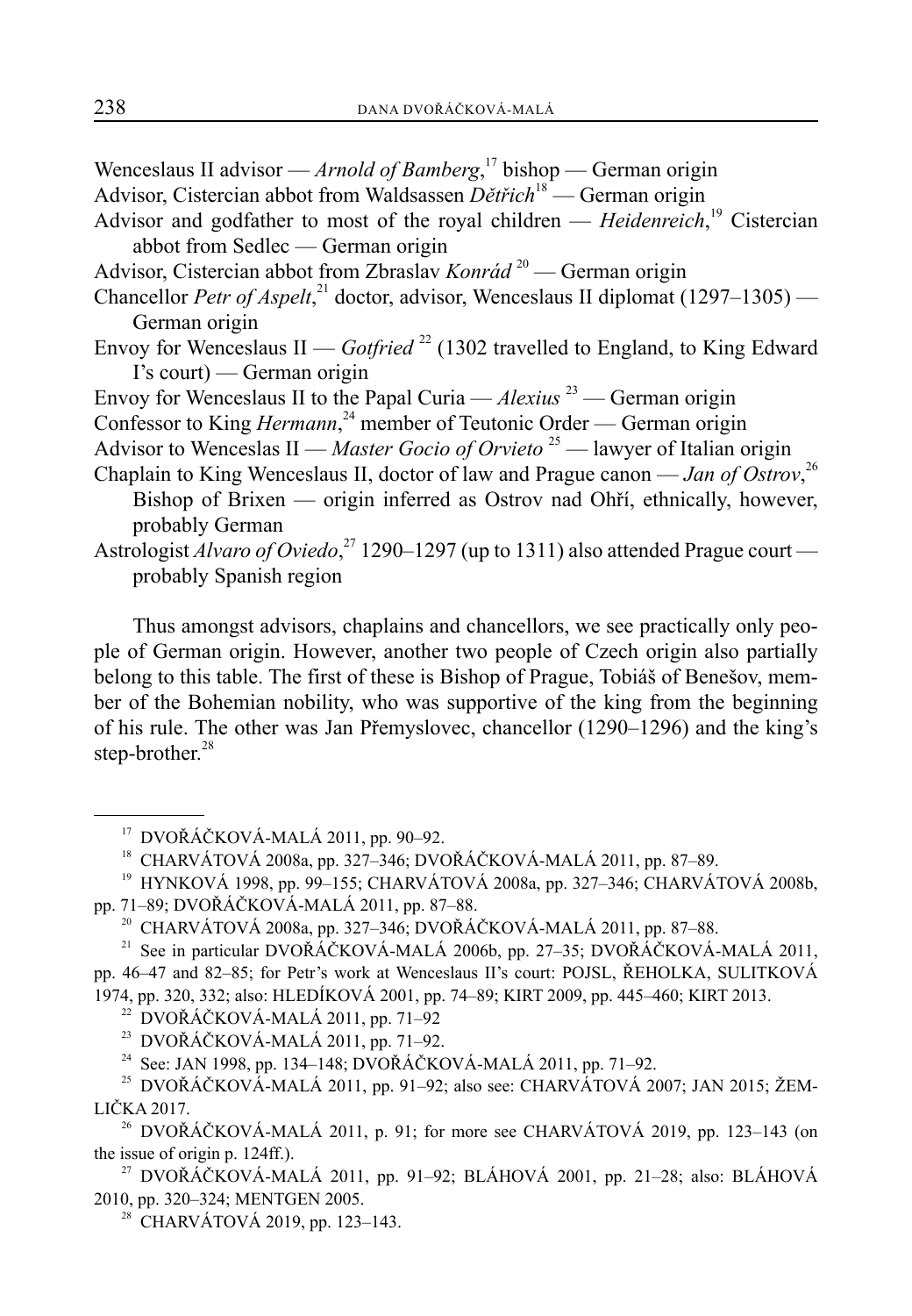Another group which came significantly to the fore during Wenceslaus II's reign, in addition to the clerics, comprised artists, especially writers. This group was dominated by individuals of foreign origin. At the same time it should be added, however, that the gradual arrival of the literary profession began under Wenceslaus I (1230– 1253) and Ottokar II (1253–1278), i.e. Wenceslaus II's grandfather and father. Nevertheless, the number of these artists increased under Wenceslaus II compared to the previous period, and greater works of literature were produced.<sup>29</sup> Written production remains a guide to their precise engagement (as for the scribes), specifically the works they left behind at the court.<sup>30</sup> Listed chronologically, the oldest documented poet at the Prague court was Reinmar of Zweter from the Rhineland.<sup>31</sup> Of him, we know, for example, that he was in the service of Emperor Frederick II between 1235 and 1237. We date his stay at the court of King of Bohemia, Wenceslaus I, to 1237–1241. Evidence of Reinmar's activities ends in 1248. His most important works include his spiritual compositions, the *lais*, which are divided into themes — praising the Holy Trinity, Our Lady and Christ. He also wrote songs of contemplation, termed *Sangspruch*, which comprise a body of 329 stanzas. In stanzas 149 and 150, the poet celebrates King Wenceslaus I. His other stanzas deal, for example, with religious teaching, courtly love, honour, politics and jokey riddles.

Another author in Bohemia was Sigeher (sometimes also called Meister Sigeher).<sup>32</sup> He was active at the courts of Wenceslaus I and Ottokar II. He was probably from southern Germany or Austria. He likely arrived at the Přemyslid court during the reign of Wenceslaus I, i.e. prior to 1253. Most of his works on Bohemia were political contemplative songs in which he celebrated Ottokar II. In 1254–1255, for example, he took part in the first Přemyslid crusade to Prussia, and in the composition he wrote for the occasion, he asks God for his favour for the Bohemian King. A number of hints suggest that he also called for the Přemyslid king to strive for the crown of the Holy Roman Empire. In summary, Sigeher's work reveals celebration and desire for a strong empire, with Alexander the Great one of the models for King Ottokar.

<sup>&</sup>lt;sup>29</sup> For more on court literature of this period, see the anthology of German literature in Bohemia: *Moravo, Čechy, radujte se!* 1998; DVOŘÁČKOVÁ-MALÁ 2011, pp. 165–181; DVOŘÁČKOVÁ-MALÁ, ZELENKA 2011, especially pp. 194–250; DVOŘÁČKOVÁ-MALÁ, ZELENKA et all. 2014, expecially pp. 40–76.

 $30$  For a comprehensive perspective on this issue, see Sylvie Stanovská in: DVOŘÁČKOVÁ-MALÁ, ZELENKA et all. 2014, especially pp. 40–76; also STANOVSKÁ, KERN 2010 and STA-NOVSKÁ, KERN 2013.

<sup>&</sup>lt;sup>31</sup> ROETHE 1877, p. 425n. and comprehensively Sylvie Stanovská in: DVOŘÁČKOVÁ-MALÁ, ZELENKA et all. 2014, especially pp. 54–56.

<sup>&</sup>lt;sup>32</sup> BRODT 1977 and comprehensively Sylvie Stanovská in: DVOŘÁČKOVÁ-MALÁ, ZELENKA et all. 2014, especially pp. 56–63.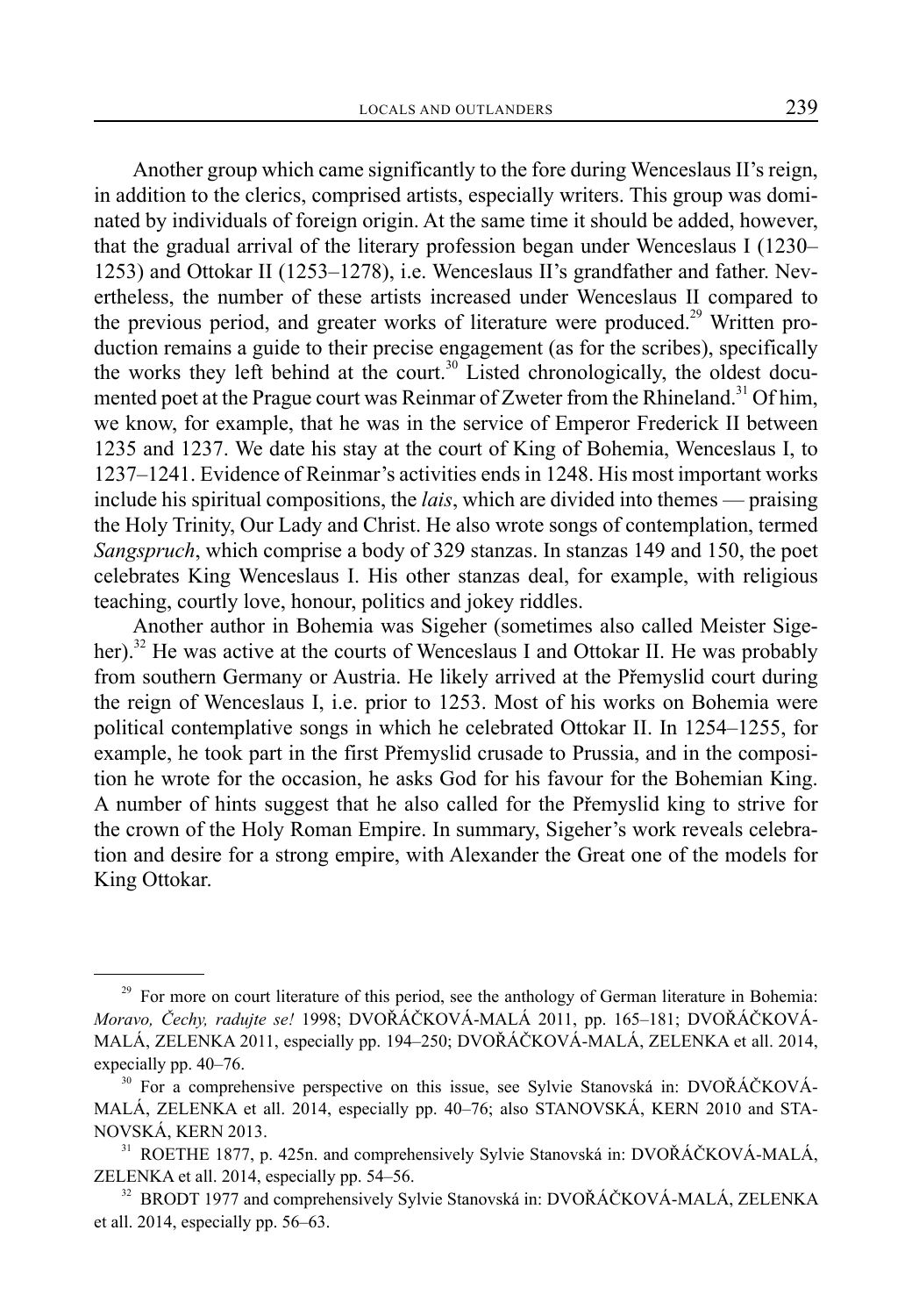Another lyric poet active in Prague was Fridrich of Sonnenburk, who came from the monastery in Pustertal, Brixen, South Tyrol.<sup>33</sup> Referring to King Ottokar II of Bohemia, he celebrated his wealth and generous gifts to supporters. He compared Ottokar to the Arab ruler Saladin, Parthian King Osroes and King Cosdras of Persia. He also accompanied him on his campaign to Hungary in 1273, and wrote another poem to celebrate the entire expedition.<sup>34</sup>

In addition to lyric poets, authors of shorter works, an epic poet — author of two epics — Ulrich of Etzenbach was also established at the Prague court.<sup>35</sup> He began there under Ottokar II and continued during the reign of Wenceslaus II. Specifically, it can be estimated that he wrote works at the Prague court from the 1270s to the 1290s. He was one of the few authors to mention his own origins, at least partially. He stated that he was born "in the land of the lion", which would mean in one of the Czech lands — under the rule of Přemysl Otakar II (Ottokar II). He began by writing an epic on Alexander the Great for Ottokar II, written in German, *Alexandreida* (28 000 verses).<sup>36</sup> He completed his work under Wenceslaus II, and he dedicated its second section to Wenceslaus. He subsequently penned an epic tale in the early 1290s for Wenceslaus II, entitled *Wilhelm von Wenden* (8358 verses).<sup>37</sup>

Another epic poet active at the Prague court at the time was Heinrich Clusener. Only one of his works has survived — an epic poem called *Die Marienlegende*.<sup>38</sup> According to its dedication, the work was commissioned by the ruler (i.e. Wenceslaus II). Furthermore, one cannot overlook within the work that the author captured the atmosphere of the time in the work's introduction, specifically the rivalry between poets. This is seen in the prologue, where he refers to certain unnamed poets who were mere minor masters, not the true masters they perceived themselves to be.<sup>39</sup> We can get a picture here of the rivalry among the poets who wrote at the Prague court. It is also assumed that the renowned Heinrich of Meissen, known

<sup>33</sup> *Friedrich von Sonnenburg* 1878 and comprehensively Sylvie Stanovská in: DVOŘÁČKOVÁ-MALÁ, ZELENKA et all. 2014, especially pp. 63–65.

<sup>&</sup>lt;sup>34</sup> We could add that poets who clearly did not visit the courts of Wenceslaus I and Ottokar II also spoke of these courts: Tannhäuser (active in 1245–1265) and the poet known as Bruder Wernher (active around 1217–1250), who in one of his poems called on Ottakar II to "appreciate the reliability of Austrian nobles". The wording clearly relates to the beginnings of the Přemyslid rule in Austria. Ottokar II is clearly also referred to in a poem by a poet called Meißner (Mîsnaere), see DVOŘÁČKOVÁ-MALÁ, ZELENKA et all. 2014, especially pp. 40–76.

<sup>35</sup> *Moravo, Čechy, radujte se!* 1998, pp. 89–110; DVOŘÁČKOVÁ-MALÁ, ZELENKA et all. 2014, pp. 67–74.

<sup>&</sup>lt;sup>36</sup> See ULRICH VON ETZENBACH 1888; for a comparison of the German and later Old Czech version see DVOŘÁČKOVÁ-MALÁ, ZELENKA et all. 2014, pp. 57–61 (Petra Rajterová).

<sup>&</sup>lt;sup>37</sup> ULRICH VON ETZENBACH 1857; Czech translation ULRICH VON ETZENBACH 2015.

<sup>38</sup> ZEMAN 2011.

<sup>&</sup>lt;sup>39</sup> See excerpts from a translation and analysis of the epic poem in: DVOŘÁČKOVÁ-MALÁ 2016, pp. 35–73.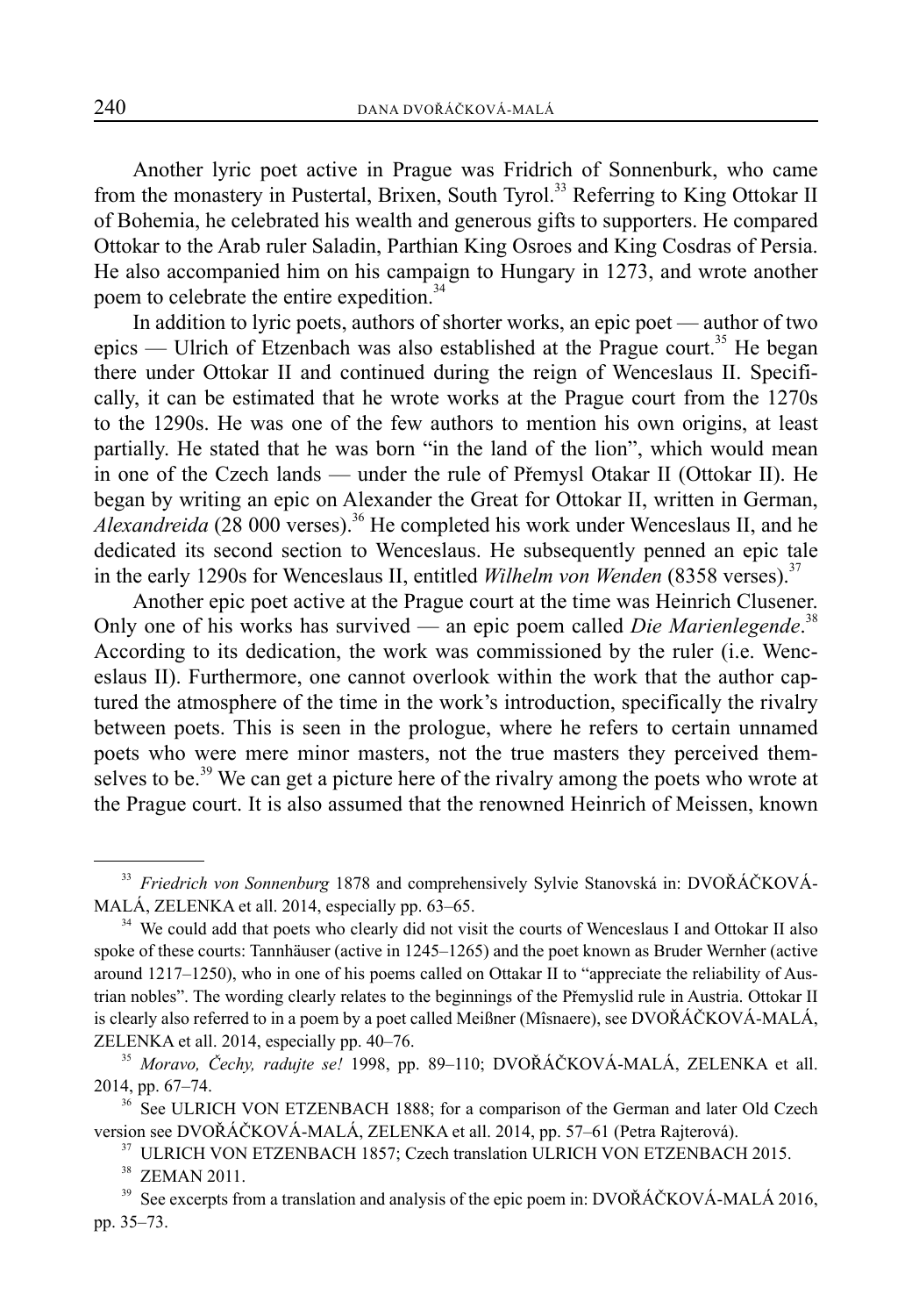as Frauenlob, visited the Prague court.<sup>40</sup> There is no document directly noting his Prague stay, although the influence of the author can be seen in poems which even Wenceslaus II himself penned.<sup>41</sup> The Bohemian king's works comprised three love poems of so-called late *Minnesang*, and their method of stylisation is considered to be showing a marked influence of the famous Frauenlob. We can demonstrate his presence with some certainty around Wenceslaus II only during the king's expedition to Opole in 1292. Here, the king was knighted and Frauenlob celebrated this with a poem.<sup>42</sup> Moving between rulers' courts was a common way of life for poets, and we can find Frauenlob, for example, previously in the service of the King of the Holy Roman Empire Rudolf I of Habsburg (later Wenceslaus II's father-inlaw). He wrote a famed composition for Rudolf on his victory over King Ottokar II of Bohemia at the Battle on the Marchfeld. He also wrote poems at the court of Henry, Duke of Carinthia (subsequently Bohemian King in 1306/1307–1310), as shown in the so-called *Tyrol Books of Numbers*. 43 According to a record in an accounts book from the Austrian town of Thauer of 17 August 1299, he received as remuneration a certain sum to purchase a horse.<sup>44</sup> It is also not without interest that Frauenlob's later patron was the Archbishop of Mainz and former chancellor to Wenceslas II, Petr of Aspelt, at whose court the poet died (29 November 1318). His final resting place is in the Mainz Cathedral.<sup>45</sup>

We can add that German literature in Bohemia was not limited to royal courts. Through fashion, literature was enjoyed for entertainment, instruction or education and naturally found its way to the nobility. This clearly meant, among other things, the arrival of more artists who became established in Bohemia, for which they wrote various works. Ulrich of Etzenbach, for example, appears to have authored a piece entitled *Appendix to the Alexandreida* for the nobleman Boreš II of Rýzmburk in the 1290s. In addition, Version C of the *Alexandreida* was written prior to 1305 at the court of the Lords of Hradec by a certain Frederik, and his work subsequently became the most widespread. The oldest extant manuscript of the work is from 1322. Also discovered at the court of the Lords of Hradec was the oldest extant fragment

<sup>40</sup> Comprehensive information in: DVOŘÁČKOVÁ-MALÁ 2011, pp. 166–167; DVOŘÁČKOVÁ-MALÁ, ZELENKA et all. 2014, pp. 65–67.

<sup>&</sup>lt;sup>41</sup> See *Moravo, Čechy, radujte se!* 1998, pp. 28–30, the latest Czech translations of Wenceslaus II's poems by Sylvie Stanovská, in: ibidem, pp. 135–150, 163–174 and 185–191.

<sup>42</sup> Frauenlob also appears to have produced an elegy (*Totenklage*) on Wenceslaus II's death, but unfortunately the work has not been preserved, with just chronicler Otakar Štýrský, or Ottokar aus der Faal, mentioning it (MGH, V, v. 86556). We would add that Frauenlob made a name for himself during his life around the year 1290 when he transposed the *Song of Songs* into the poem *Mary's Song* (*Marienleich*).

<sup>43</sup> DVOŘÁČKOVÁ-MALÁ 2011, pp. 166–167; SCHONACH 1911, pp. 1–8 and 119–126.

<sup>44</sup> SCHONACH 1911, especially pp. 4–7, for 1299 and 1303 this was Frauenlob.

<sup>45</sup> DVOŘÁČKOVÁ-MALÁ 2011, pp. 166–167.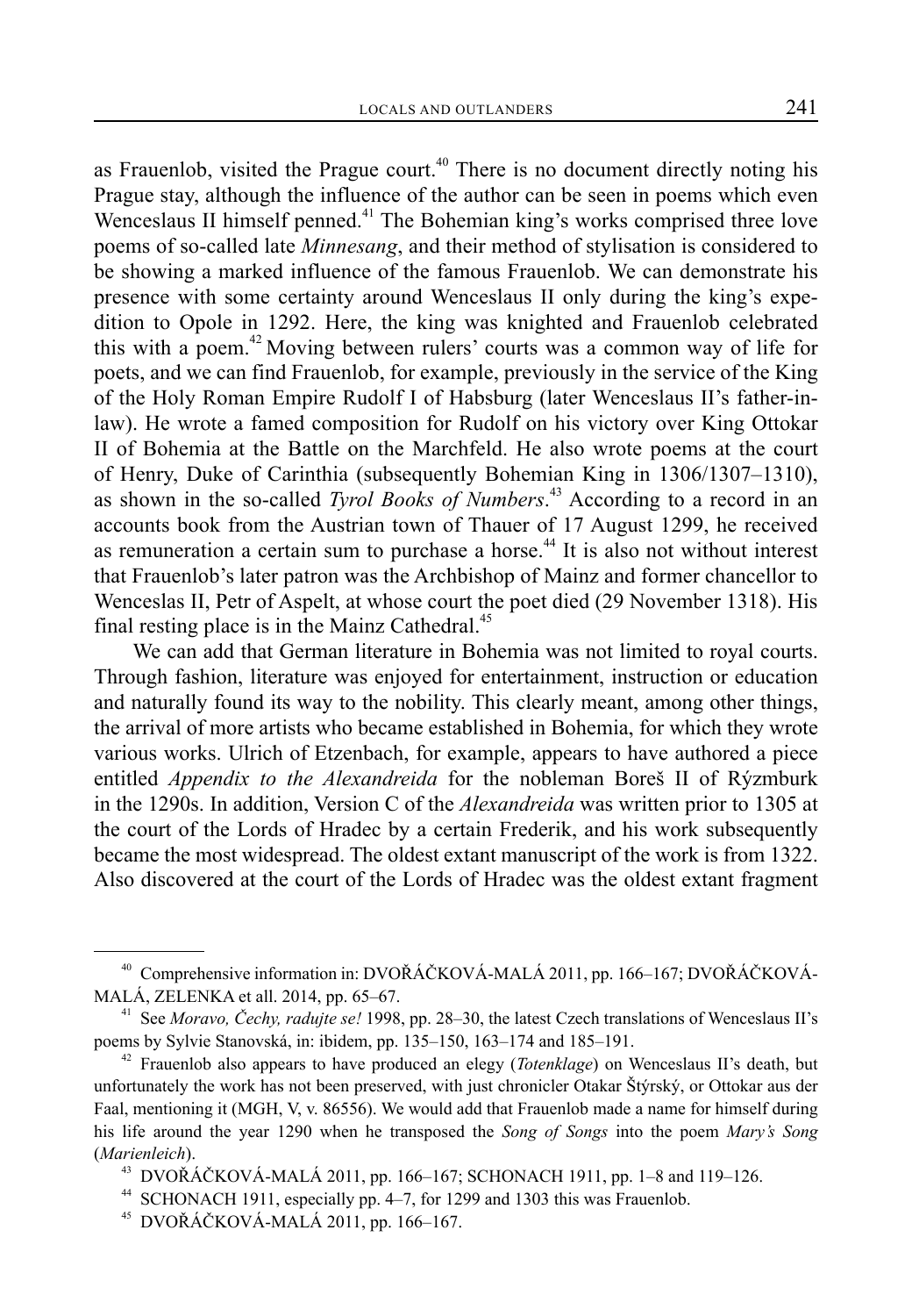of the *Alexandreida*. 46 Another noble court, of the Lords of Lichtenburk, hosted poet Heinrich of Freiberg. He transposed the epic *Tristan* by Gotfried of Strassburg for Raimund of Lichtenburk, probably in the 1280s.<sup>47</sup> The same author composed another epic poem for the nobleman Jan of Michalovice, celebrating his trip to the Rhineland and Paris, including his tournament victory.<sup>48</sup>

To this summary list we can add that all the authors of lyrics and epics mentioned here wrote in German, which suggests that they came either from German or Austrian lands. This also appears true for Ulrich of Etzenbach, even though he was born in the "land of the lion" under the rule of King Ottokar II.

#### **Summary of cited literary figures at the Prague court**

Reinmar of Zweter — under Wenceslaus I Meister Sigeher — under Wenceslaus I and Ottokar II Friedrich of Sonnenburg — under Ottokar II Ulrich of Etzenbach — under Ottokar II and Wenceslaus II Heinrich Clusenere — under Wenceslaus II Heinrich of Meissen, Fraulenlob — ? — under Wenceslaus II

# **Summary of literary figures in the service of nobles**

Ulrich of Etzenbach — wrote for Boreš of Rýzmburk Heinrich of Freiberku — wroted for the Lords of Lichtenburg and Jan of Michalovice Friederik — wrote for the Lords of Hradec

# SOURCES, STUDIES, MONOGRAPHS AND OTHER MATERIALS USED IN THE TEXT

- BLÁHOVÁ 2001 = Marie Bláhová, *Toledská astronomie na dvoře Václava II.*, in: *Sborník k šedesátinám docenta Vladimíra Nálevky*, Karolinum, Praha 2001, pp. 21–28
- BLÁHOVÁ 2008 = Marie Bláhová, *Intelektuálové na dvoře posledních Přemyslovců*, in: *Dvory a rezidence ve středověku II. Skladba a kultura dvorské společnosti*, eds. Dana Dvořáčková-Malá, Jan Zelenka, Historický ústav, Praha 2008, pp. 387–399
- BLÁHOVÁ 2010 = Marie Bláhová, *Astronomie a astrologie na dvoře Václava II.*, in: *Královský sňatek. Eliška Přemyslovna a Jan Lucemburský*, ed. Klára Benešovská, Gallery, Praha 2010, pp. 320–324

<sup>46</sup> VÁŽNÝ 1949, verses 122–125; in publications especially VÁŽNÝ 1964; for a comparison of German and later Old Czech version see DVOŘÁČKOVÁ-MALÁ, ZELENKA et all. 2014, pp. 57– 61 (Petra Rajterová).

<sup>47</sup> HEINRICH VON FREIBERG 1978, pp. 1–213 (II. Teil, Texte); on Ulrich von Etzenbach's work *Moravo, Čechy radujte se!* 1998, pp. 136–139 (some believe the work dedicated to Boreš of Rýzmburk need not necessarily have been authored by Ulrich von Etzenbach).

<sup>48</sup> HEINRICH VON FREIBERG 2005.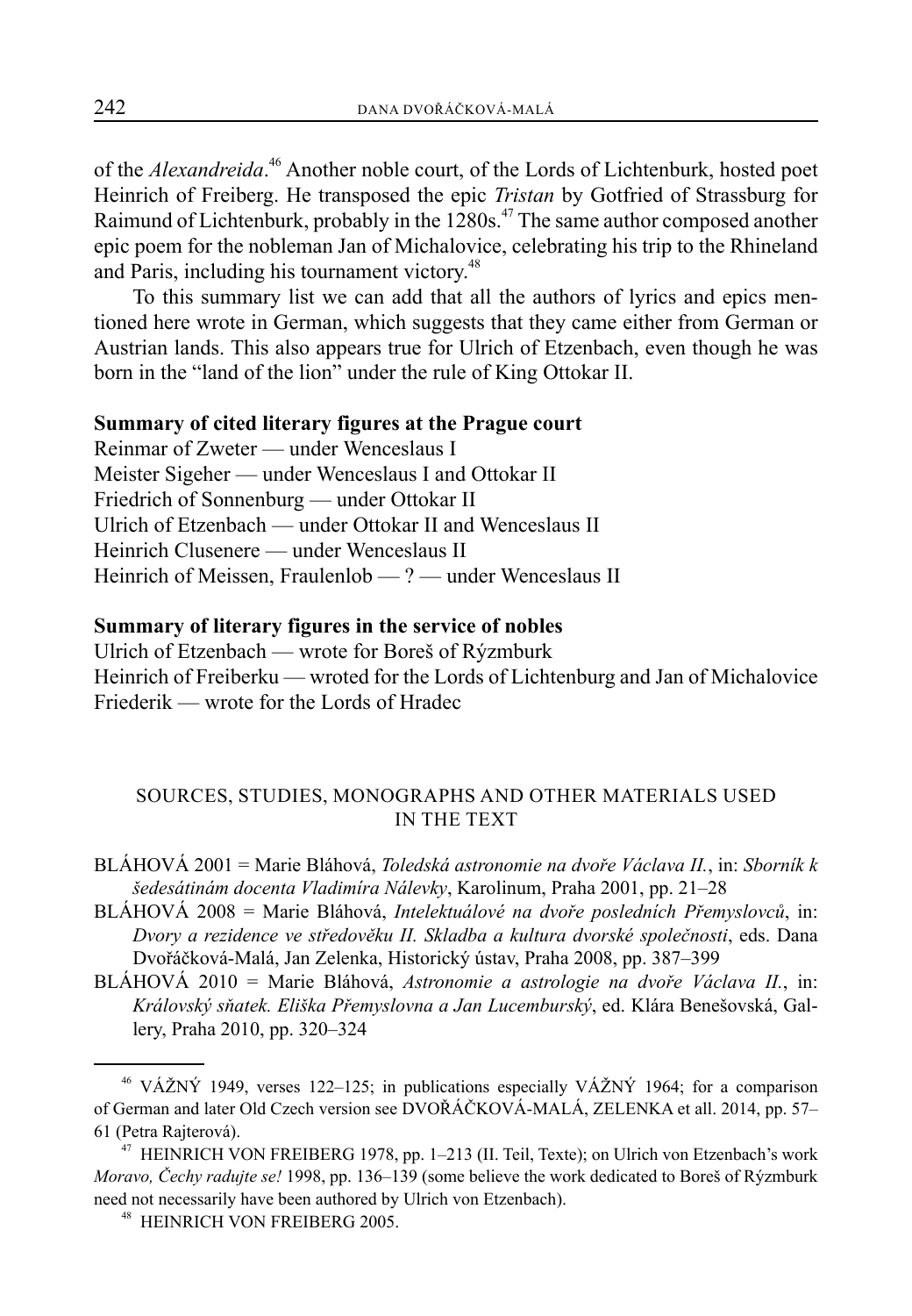- BOBKOVÁ 2018 = Lenka Bobková, *Jan Lucemburský. Otec slavného syna*, Vyšehrad–Praha 2018
- BRODT 1977 = Heinrich P. Brodt, *Meister Sigeher*, Olms, Hildesheim 1977
- CHARVÁTOVÁ 2007 = Kateřina Charvátová, *Václav II. Král český a polský*, Vyšehrad– Praha 2007
- CHARVÁTOVÁ 2008a = Kateřina Charvátová, *Cisterciáci na dvoře posledních Přemyslovců*, in: *Dvory a rezidence ve středověku II. Skladba a kultura dvorské společnosti*, eds. Dana Dvořáčková-Malá, Jan Zelenka, Historiský ústav, Praha 2008, pp. 327–346
- CHARVÁTOVÁ 2008b = Kateřina Charvátová, *Opat Heidenreich (1282–1320)*, in: *Sedlec: historie, architektura a umělecká tvorba sedleckého kláštera ve středoevropském kontextu kolem roku 1300 a 1700*, ed. Radka Lomičková, Togga, Praha 2009, pp. 71–89
- CHARVÁTOVÁ 2019 = Kateřina Charvátová, *Jan z Ostrova*, in: *Zahrada slov. Ad honorem Zuzana Silagiová*, eds. Julie Černá, Barbora Kocánová, Pavel Nývlt, Filosofia, Praha 2019, pp. 123–143
- DIENTSBIER 2010 = Jan Dientsbier, *Osobnost Jindřich z Isernie z pohledu jeho epistolárních fomulářů*, unpublished dissertation defended at the Institute of Global History, Charles University Faculty of Arts, in 2010
- DUŠKOVÁ 1960 = Sáša Dušková, *Kdo byl notář Jindřich?*, "Sborník prací Filozofické fakulty Brněnské university", C 9, Masarykova univerzita, Brno 1960, pp. 59–74
- DVOŘÁČKOVÁ-MALÁ 2005 = Dana Dvořáčková-Malá, *Braniboři v Čechách a zajetí Václava II. Česko-braniborské vztahy ve 13. století*, in: *Korunní země v dějinách českého státu II. Společné a rozdílné. Česká koruna v životě a vědomí jejích obyvatel ve 14.–16. Století*, eds. Lenka Bobková, Jana Konvičná, Casablanca, Praha 2005, pp. 129–158
- DVOŘÁČKOVÁ-MALÁ 2006a = Dana Dvořáčková-Malá, *Biskup Bernard z Kamence, zakladatel, rádce a kancléř a diplomat*, in: *Dvory a rezidence ve středověku*, ed. Dana Dvořáčková-Malá, Historiský ústav, Praha 2006, pp. 107–121
- DVOŘÁČKOVÁ-MALÁ 2006b = Dana Dvořáčková-Malá, *Petr z Aspeltu mezi Přemyslovci a Lucemburky*, in: *Ve znamení zemí Koruny české. Sborník k šedesátým narozeninám profesorky Lenky Bobkové*, Casablanca, Praha 2006, pp. 27–35
- DVOŘÁČKOVÁ-MALÁ 2011 = Dana Dvořáčková-Malá, *Královský dvůr Václava II.*, Veduta, České Budějovice 2011
- DVOŘÁČKOVÁ-MALÁ 2016 = Dana Dvořáčková-Malá, *Literární prameny o dětech a pro děti. Příspěvek ke komparaci historiografických pramenů a literatury středověku v českých zemích*, "Mediaevalia Historica Bohemica", XIX, 2016, 1, pp. 35–73
- DVOŘÁČKOVÁ-MALÁ 2017a = Dana Dvořáčková-Malá, *Angažované vyprávění. Narativní strategie literárně-historických děl na přelomu 13. a 14. století*, "Mediaevalia Historica Bohemica", XX, 2017, 1, pp. 23–38
- DVOŘÁČKOVÁ-MALÁ 2017b = Dana Dvořáčková-Malá, *Literatura německého jazyka a dějepisectví*, in: *Historiografické a historické problémy středověku*, eds. Dana Dvořáčková-Malá, Jan Zelenka, Historický ústav, Praha 2017, pp. 142–147
- DVOŘÁČKOVÁ-MALÁ, ZELENKA 2011 = Dana Dvořáčková-Malá, Jan Zelenka, *Curia ducis, curia regis, Panovnický dvůr za vlády Přemyslovců*, Historický ústav, Praha 2011
- DVOŘÁČKOVÁ-MALÁ, ZELENKA et all. 2014 = Dana Dvořáčková-Malá, Jan Zelenka et al., *Přemyslovský dvůr. Život knížat, králů a rytířů ve středověku*, NLN, Praha 2014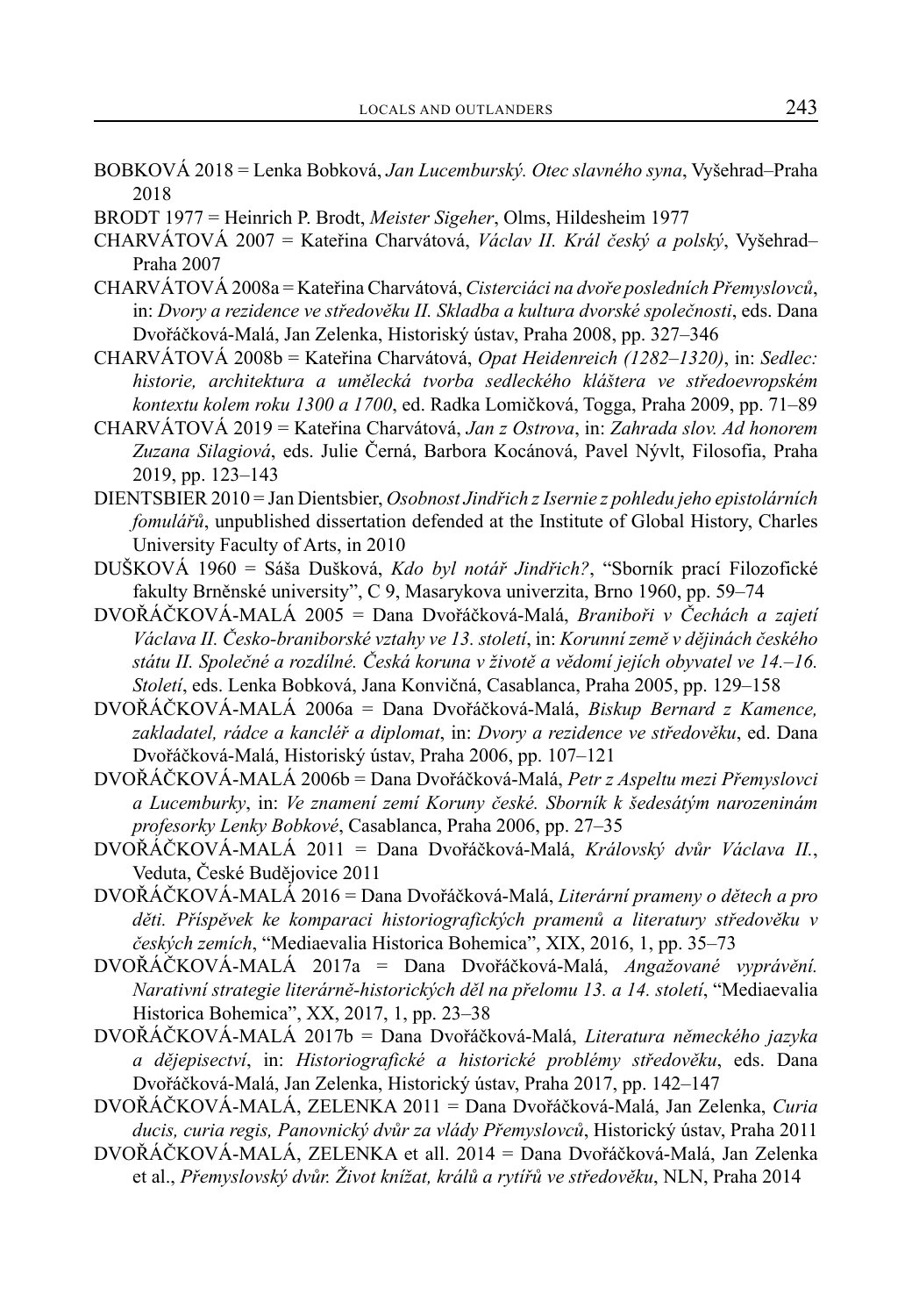- EMLER 1879 = Josef Emler, *Die Kanzlei Přemysl Ottokars II. und Wenzels II. und die aus derselben hervorgegangenen Formelbücher*, Verlag der kön. böhmischen Gesellschaft der Wissenschaften: Dr. Gregr and Ferd. Dattel, Prag 1879
- EMLER 1882 = *Regesta diplomatica nec non epistolaria Bohemiae et Moraviae*, vol. II: *Annorum 1253–1310*, ed. Joseph Emler, Typis Grégerianis, Pragae 1882
- *Friedrich von Sonnenburg* 1878 = *Friedrich von Sonnenburg*, ed. Oswald Zingerle, Verlag Innsbruck, Innsbruck 1878
- HAAS 1947 = Antonín Haas, *Česká královská kancelář za Jindřicha Korutanského*, "Zprávy českého zemského archivu, Český zemský fond", IX, 1947, pp. 65–101
- HAVEL 2000 = Dalibor Havel, *Listinné písmo v kanceláři Václava II (1283–1305) a Václava III. (1305–1306)*, Masarykova univerzita, Brno 2000 (I. Přehled písařských individualit, Sborník prací Filozofické fakulty brněnské university", C 47), pp. 71–130
- HAVEL 2001 = Dalibor Havel, *Listinné písmo v kanceláři Václava II. (1283–1305) a Václava III. (1305–1306)*, Masarykova univerzita Publishers, Brno 2001 (II. Typologie písma", SPFFBU C 48), pp. 37–65
- HAVEL 2008 = Dalibor Havel, *Listinné písmo v českých zemích na přelomu 13. a 14. století*, Masarykova univerzita, Brno 2008
- HAVEL 2011 = Dalibor Havel, *Katalog listin a listů k VII. dílu Českého diplomatáře I. (Zpracování diplomatického materiálu pro období květen 1283 — květen 1297)*, Masarykova univerzita, Brno 2011
- HEINRICH VON FREIBERG 1978 = Heinrich von Freiberg, *Tristan*, in: *Heinrich von Freiberg (Dichtungen). Mit Einleitungen über Stil, Sprache, Metrik, Quellen und die Persönlichkeit des Dichters*, ed. Alois Bernt, Olms, Hildesheim–New York 1978, pp. 1–213
- HEINRICH VON FREIBERG 2005 = Heinrich von Freiberg, *Rytířská jízda Jana z Michalovic*, ed. Marie Ryantová, Elka Press, Praha 2005
- HLEDÍKOVÁ 2001 = Zdeňka Hledíková, *Vyšehradské proboštství a české kancléřství v první polovině 14. století*, Karmelitánské nakladatelství, Praha 2001 (Královský Vyšehrad, II), pp. 74–89
- HYNKOVÁ 1998 = Jana Hynková, *Heidenreich Sedlecký*, in: *Sborník 900 let cisterciáckého řádu*, ed. Kateřina Charvátová, Unicornis, Praha 1998, pp. 99–155
- JAN 1998 = Libor Jan, *Hodnostáři rytířských duchovních řádů na dvorech posledních Přemyslovců*, in: *Česko-rakouské vztahy ve 13. Století*, eds. Marie Bláhová, Ivan Hlaváček, Rakouský kulturní institut-Filozofická fakulta Univerzity Karlovy Publishers, Praha 1998, pp. 134–148
- JAN 2015 = Libor Jan, *Václav II. Král na stříbrném trůnu*, Argo Publishers, Praha 2015
- KIRT 2009 = David Kirt, *Zwischen Luxemburg und Habsburg: Peter von Aspelt an den fürstlichen Höfen vor seiner böhmischen Zeit*, in: *Dvory a rezidence III. Všední a sváteční život na středověkých dvorech*, eds. Dana Dvořáčková-Malá, Jan Zelenka, Historický ústav, Praha 2009, pp. 445–460
- KIRT 2013 = David Kirt, *Peter von Aspelt. Ein spätmittelalterlicher Kirchenfürst zwischen Luxemburg, Böhmen und Reich*, Geschichtsfrënn Lëtzebuerg–Les Amis de l'Histoire, Luxemburg 2013
- MACEK 1952 = Josef Macek, *O listinách, listech a kanceláři Vladislava Jagellonského (1471–1490)*, "Sborník archivních prací", II, 1952, 1, p. 45–122
- MENTGEN 2005 = Gerd Mentgen, *Astrologie ind Öffentlichkeit im Mittelalter*, Hiersemann, Stuttgart 2005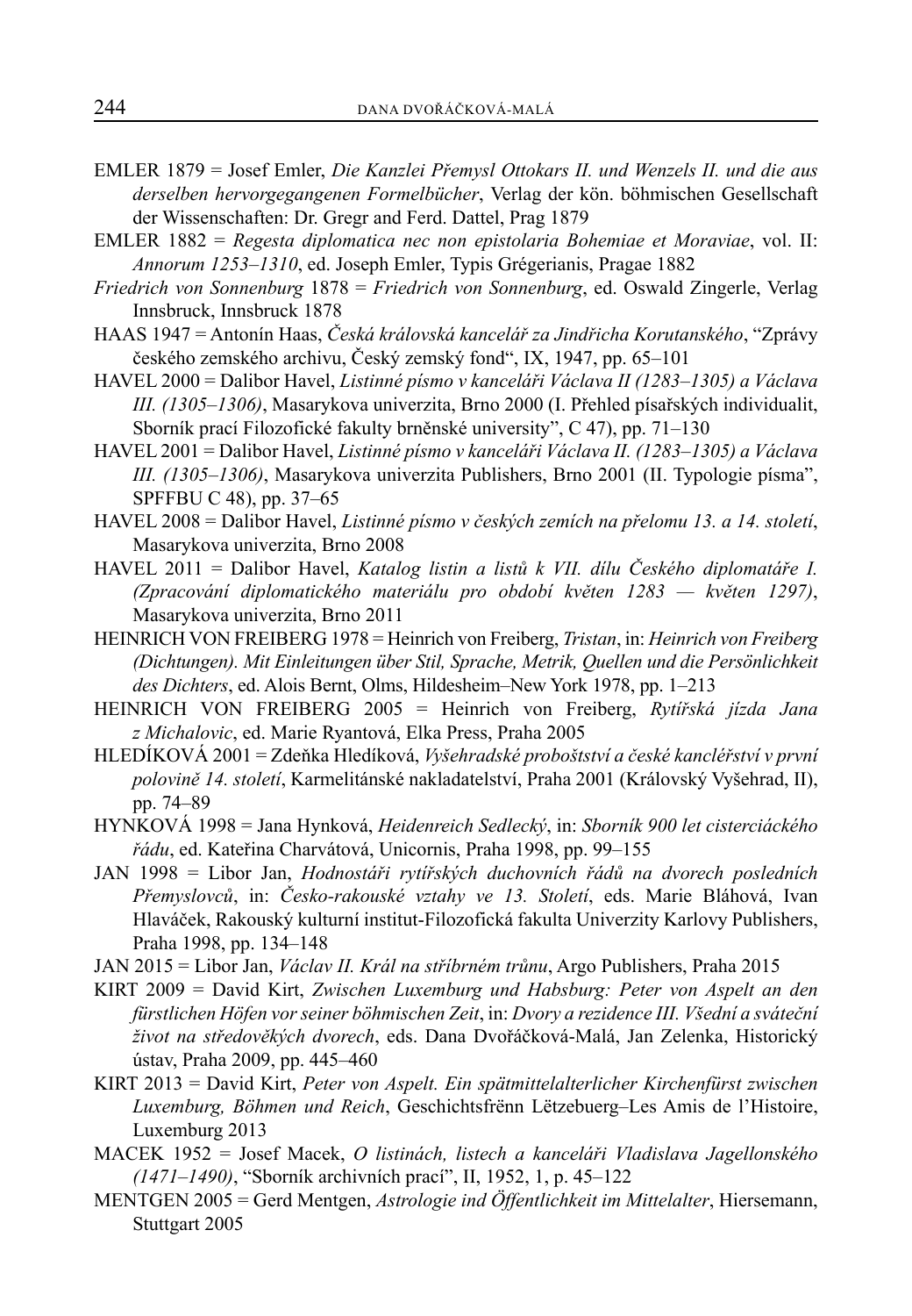- MGH, V = *Ottokars Österreichische Reimchronik*, ed. Joseph. Seemüler, Hannover 1893 (Monumenta Germaniae Historica, Deutsche Chroniken, V)
- *Moravo, Čechy, radujte se!* 1998 = *Moravo, Čechy, radujte se! Němečtí a rakouští básníci v českých zemích za posledních Přemyslovců*, Aula, Praha 1998
- POJSL, ŘEHOLKA, SULITKOVÁ 1974 = Miloslav Pojsl, Ivan Řeholka, Ludmila Sulitková, *Panovnická kancelář posledních Přemyslovců Václava II. a Václava III*., Ministerstvo vnitra Publishers, Praha 1974 (Sborník archivních prací, XXIV)
- PSÍK 2008 = Richard Psík*, Invectiva prosotetrasticha in Vlricum Polonum. Součást sbírky listů a diktamin mistra Jindřicha z Isernie*, Ostravská univerzita Filozofická fakulta, Ostrava 2008
- ROETHE 1877 = *Die Gedichte Reinmars von Zweter*, ed. Gustav Roethe, Verlag Leipzig, Leipzig 1877
- SCHONACH 1911 = Ludwig Schonach, *Die fahrende Sänger und Spielleute Tirols 1250– 1360*, in: Forschungen und Mitteilungen zur Geschichte Tirols und Vorarlbergs 8", Verlag Wagnerschen Universität-Buchhandlung, Innsbruck 1911, pp. 1–8, 119–126
- STANOVSKÁ, KERN 2010 = Sylvie Stanovská, Manfred Kern, *Alttschechische Liebeslyrik. Texte, Übersetzungen und Kommentar*, Praesens, Wien 2010
- STANOVSKÁ 2014 = Sylvie STANOVSKÁ, *Rozkvět literatury v českých zemích*, in: "Přemyslovský dvůr. Život knížat, králů a rytířů ve středověku", NLN, Praha 2014, pp. 46–74
- STANOVSKÁ, KERN 2013 = Sylvie Stanovská Manfred Kern, *Staročeské a německé milostné básnictví vrcholného středověku*, Masarykova universita, Brno 2013
- ŠUSTA 1935 = Josef Šusta, *České dějiny II/2*. *Soumrak Přemyslovců a jejich dědictví*, Nakladatelství Jan Laichter, Praha 1935
- ULRICH VON ETZENBACH 1888 = Ulrich von Etzenbach, *Alexandreida*, ed. Wendelin Toischer, Litterarischer Verein in Stuttgart, Tübingen 1888
- ULRICH VON ETZENBACH 1957 = Ulrich von Etzenbach, *Wilhelm von Wenden*, ed. Hans F. Rosenfeld, Berlin 1957 (DTM, XLIX)
- ULRICH VON ETZENBACH 2015 = Ulrich von Etzenbach, *Vilém ze země Slovanů. Epos z konce přemyslovského věku*, initial study, translation and comments Dana Dvořáčková-Malá, Argo, Praha 2015
- VÁŽNÝ 1949 = *Staročeská Alexandreida*, ed. Václava Vážný, Matice česká, Praha 1949
- VÁŽNÝ 1964 = Václav Vážný, *Alexandreida. Památky staré literatury české*, Matice česká, Praha 1964
- ZEMAN 2011 = *Die Marienlegende des Heinrich Clûsenêre*, ed. Jaromír Zeman, Masarykova univerzita, Brno 2011
- ŽEMLIČKA 2017 = Josef Žemlička, *Do tří korun. Poslední rozmach Přemyslovců*, NLN Publishers, Praha 2017